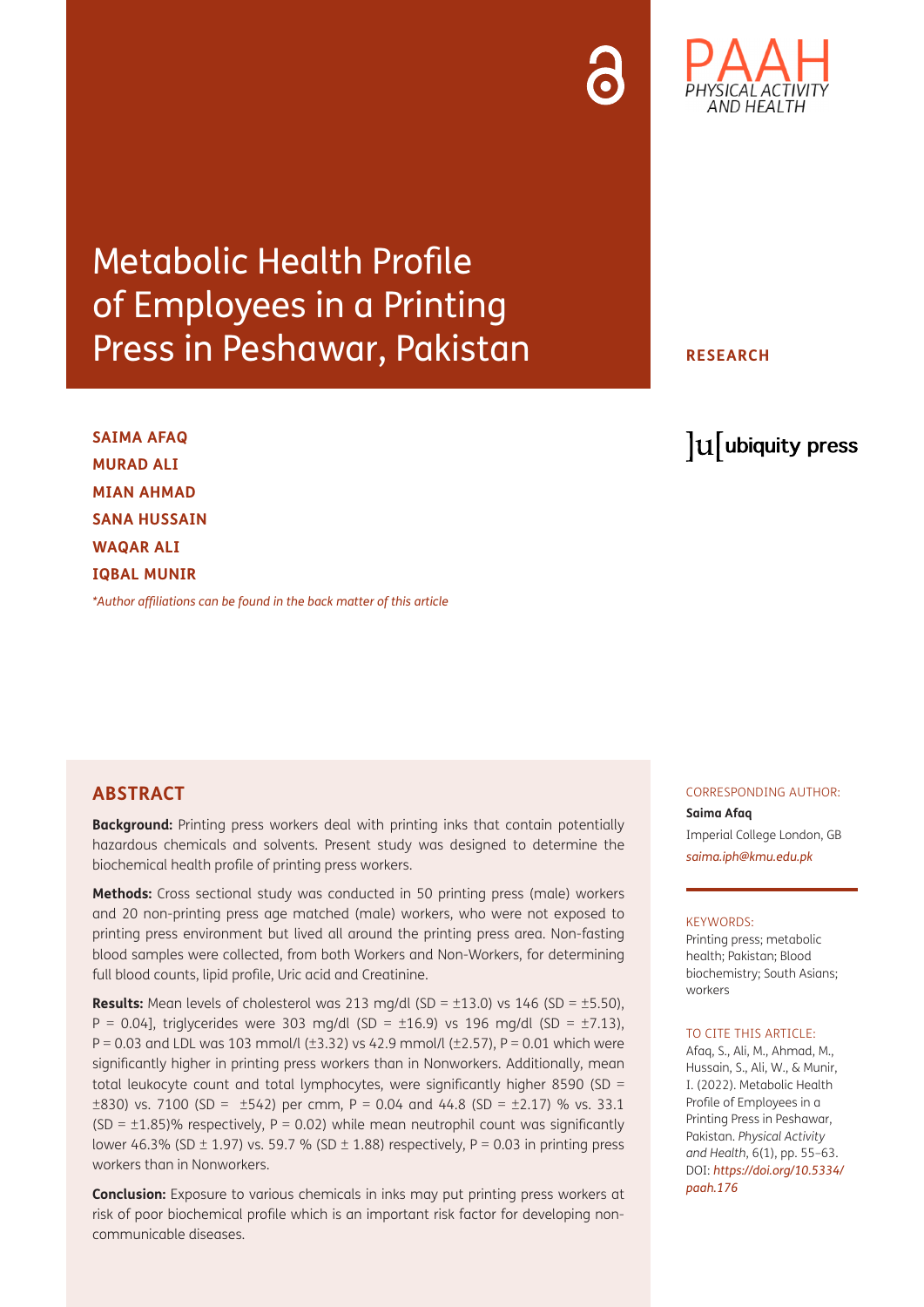#### **INTRODUCTION**

Printing inks are mainly used in newspaper, making advertisement boards and writing and drawing images for other information. Four basic components are used to make printing inks which are pigments, resins, solvents and additives and are of two types according to their viscosity; liquid inks and paste inks. Printing press workers are exposed to potentially hazardous levels of these pigments and solvents [\(Beaulieu, 1978](#page-7-0)) (Volk *et al.*[, 2019](#page-8-0)) ([Vineis and Magnani,](#page-8-1)  [1985](#page-8-1)) ([Michaels, Zoloth and Stern, 1991\)](#page-7-1). A study from Denmark reported that workers from printing press were exposed to ~300 different substances, out of which ~26 were known or suspected carcinogens [\(Hadkhale](#page-7-2) *et al.*, 2017).

Some important compounds in inks are iron oxides, titanium oxide, chromate, carbon black, molybdenum red pigments, cadmium pigments, zinc pigments, chromium oxide pigments, ultramarine blue, lead and iron blue [\(Kunjappu, 2001\)](#page-7-3). Paraffin (petroleum-based wax) is an ingredient found in both toner and ink. Paraffin wax, considered fairly safe in solid form, releases many toxic chemicals (like toluene, formaldehyde, benzene and methyl ethyl ketone) when melted or burned ([Winey and Vaia, 2007\)](#page-8-2) which in turn have been associated with nose and throat irritation, acute bronchitis and even cancers ([Fullilove, 1998\)](#page-7-4).

A recent study reported high levels of lead, zinc and copper levels in workers occupationally exposed to printing compared to those who were not exposed to the printing environment [\(Agbenorku](#page-6-1) *et al.*, 2012). The printing occupations, are therefore, related to an increased mortality and morbidity from various diseases, including dermatitis, asthma, hypertension, cancers and neurological disorders[\(Agbenorku](#page-6-1) *et al.*, 2012) , [\(Moss, Scott and Atherley, 1972](#page-7-5))[\(Greenberg, 1972\)](#page-7-6) [\(Leon, 1994](#page-7-7)). Therefore, it is plausible that occupational exposure to printing inks may cause disturbances in biochemical parameters. No such study yet done in Pakistani population, so we don't know about the burden of occupation related diseases in printing workers, the aim of this study is to assess the biochemical health of printing press workers, who are exposed to potentially hazardous chemicals in the printing inks. Results of this study may help in formulating a guideline to public health department for ensuring health and safety of the workers in industrial workplace.

#### **METHODS DATA SOURCE**

Data was collected from 50 printing press workers (Workers), employed in a printing press located in Chakdara, at Dir (Lower) and Batkhela, at Malakand, Khyber Pakhtunkhwa, and 20 non-printing press workers (Nonworkers), selected from the same neighborhood. All participants were male and aged 15 years or above. Participants who had physical limitations or systematic diseases like diabetes, cardiovascular diseases, renal diseases and liver diseases were excluded from the study.

Ethical approval was obtained from the Khyber Medical University Ethical Review Board (REF: DIR\KMU\UEC\19). All participants gave an informed written consent for participation in the study, research was conducted in accordance with the Helsinki declaration.

#### **DATA COLLECTION**

Blood samples (4 ml) were collected aseptically from the radial vein of all press worker and Non press worker participants. For blood profiling, 1 ml of blood was transferred to heparin test tube. 3 ml blood was transferred to other test tube having no anticoagulant for isolation of serum for biochemistry test. The samples were immediately analyzed and those which were kept pending, transferred to –20°C refrigerator for storage. Test tubes were kept in slant position for centrifugation in centrifuge. After centrifugation the serum oozed out, and transferred to the other sterilized test tube. This Serum was then used for determining the different biochemical parameters amongst our participants. Blood samples were analyzed using the SYSMIX KX-21 (Japan) and Shimadzu Double Beam Spectrophotometer 1700 Pharma (Japan).

Following biochemical parameters were determined in all participants:

**1.** Full blood counts (Total red blood cells count [TRBC], Hemoglobin level [Hb], Hematocrit, mean cell hemoglobin [MCH], Mean corpuscular volume [MCV], Mean corpuscular hemoglobin concentration [MCHC], Total leukocyte count [TLC], Neutrophil's count, Lymphocytes count and Platelet's count).

Afaq et al. **56** *Physical Activity and Health* DOI: 10.5334/paah.176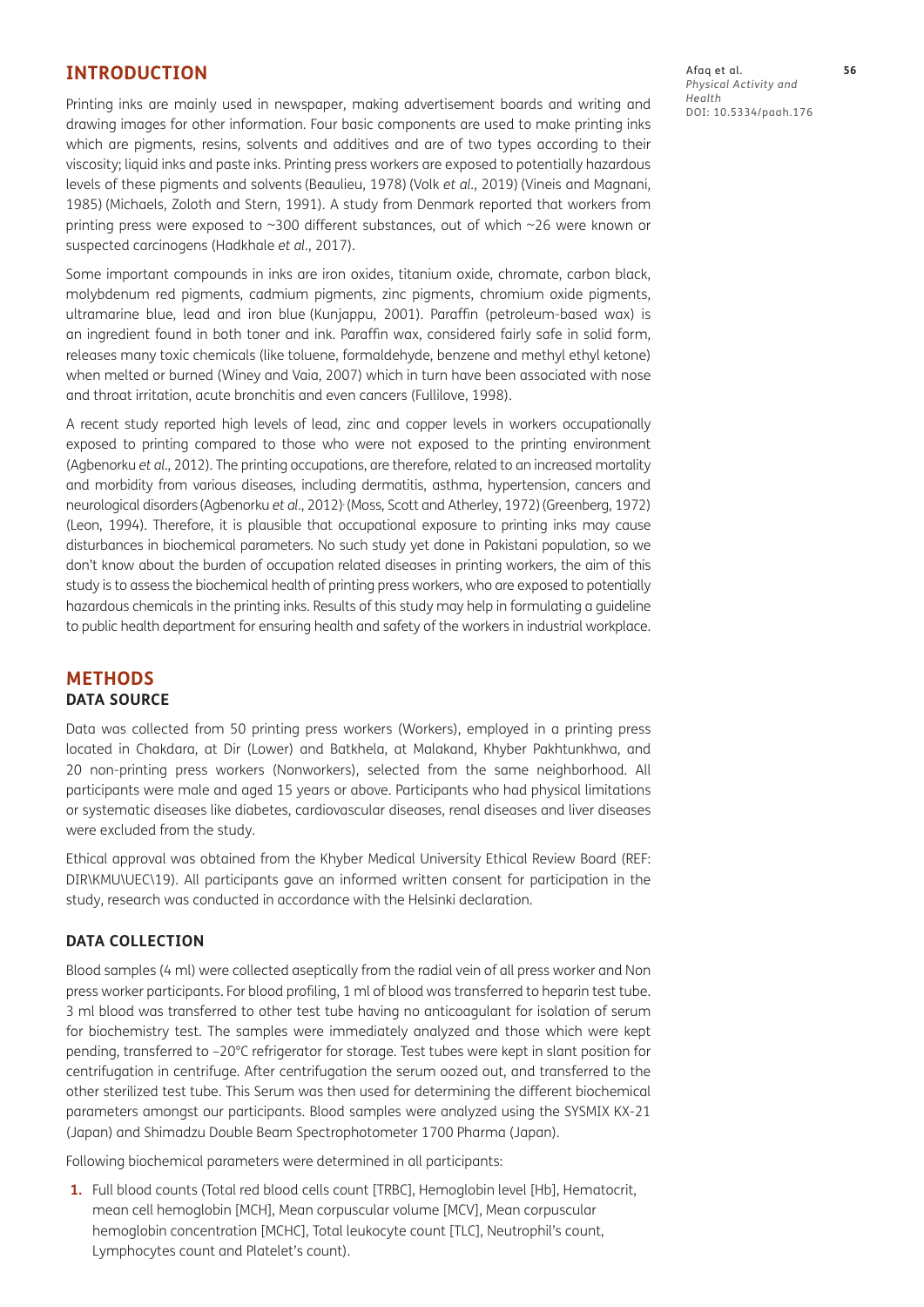Full blood count (FBC) is a set of medical laboratory tests that provide information about the cells in a person's blood. The CBC is often carried out as part of a medical assessment and can be used to monitor health or diagnose diseases. The results are interpreted by comparing them to reference ranges, which vary with sex and age. Conditions like anemia and thrombocytopenia are defined by abnormal complete blood count results.

- Afaq et al. **57** *Physical Activity and Health* DOI: 10.5334/paah.176
- **2.** Lipid profile (Cholesterol, Triglyceride, high-density lipoprotein [HDL] and low-density lipoprotein [LDL]).

A **lipid profile** or **lipid panel** is a panel of blood tests used to find abnormalities in lipids, such as cholesterol and triglycerides. The results of this test can identify certain genetic diseases and can determine approximate risks for cardiovascular disease, certain forms of pancreatitis, and other diseases.

- **3.** Uric acid is a product of the metabolic breakdown of purine nucleotides and it is a normal component of urine. High blood concentrations of uric acid can lead to gout and are associated with other medical conditions, including diabetes and the formation of ammonium acid urate kidney stones.
- **4.** Creatinine level which is a breakdown product of creatine phosphate from muscle and protein metabolism. It is released at a constant rate by the body (depending on muscle mass), it is the most commonly used indicator of renal function.

Data for all Worker ( $n = 50$ ) and Nonworker ( $n = 20$ ) participants was analyzed. Mean age of Workers and Nonworkers was  $\sim$  27 years (p > 0.8). All participants were male and the minimum exposure time over a 24-hour period, for the printing press workers, was 5 hours while the average exposure time was 8 hours per 24 hours period. The mean years participants had been dedicated to printing press working was ~4 years. Most of the printing press workers did not wear protective gear in the worksite against the exposure to ink, aromatic organic solvent, and other chemicals.

#### **STATISTICAL ANALYSIS**

Data were statistically analyzed using GraphPad Software, CA, USA v. DEMO 05 (*[www.graphpad.com](http://www.graphpad.com)*) and SPSS Inc., Chicago, IL, USA v. 22. Continuous (discrete) variables are presented as Mean (SD) and categorical variables as percentages. Comparisons between the Workers and Nonworkers were made using independent T test for the continuous variables and Chi square test for the categorical variables. P value of <0.05 was considered significant.

#### **RESULTS**

Different characteristics of printing press workers (age stratified), like exposure to chemicals/24 hours, experience (years), use of personal protective equipment (PPE), health problems before and after the job are described in **[Table 1](#page-3-0)**.

#### **LABORTARY INVESTIGATIONS**

#### Lipid profile

Our analyses show a significant increase in blood cholesterol level among the printing press workers when compared with the Nonworkers (**[Figure 1](#page-3-1)**). Mean cholesterol level for printing press workers was 213 (13.0) mg/dl compared to 146 (5.50) mg/dl in Nonworkers ( $p = 0.04$ ). Similarly, a significant increase was observed in both triglyceride (Mean (SD): 303 (16.9) vs. 196 (7.13) mg/dl respectively, P = 0.03) and LDL (Mean (SD): 103 (3.32) vs. 42.9 (2.57) mmol/l respectively,  $P = 0.01$ ) levels in printing press workers when compared to the Nonworkers (**[Table 2](#page-3-2)**). Alternatively, HDL levels were lower, in printing press workers when compared to the Nonworkers, though the difference was not significant (Mean (SD): 50.7 (3.24) mg/dl vs. 59.7 (2.60) mg/dl P = 0.1) (**[Table 2](#page-3-2)** and **[Figure 1](#page-3-1)**).

#### Uric acid and Creatinine

Serum Uric acid and Creatinine were raised in printing press workers compared to the Nonworkers, however these results were not statistically different. Mean uric acid levels were 5.32 (0.70) µmol/l and 5.26 (0.732) µmol/l while mean creatinine levels were 0.97 (0.22) mg/dl and 0.87 (0.18) mg/dl in Workers and Nonworkers respectively (P > 0.05) (**[Table 2](#page-3-2)**).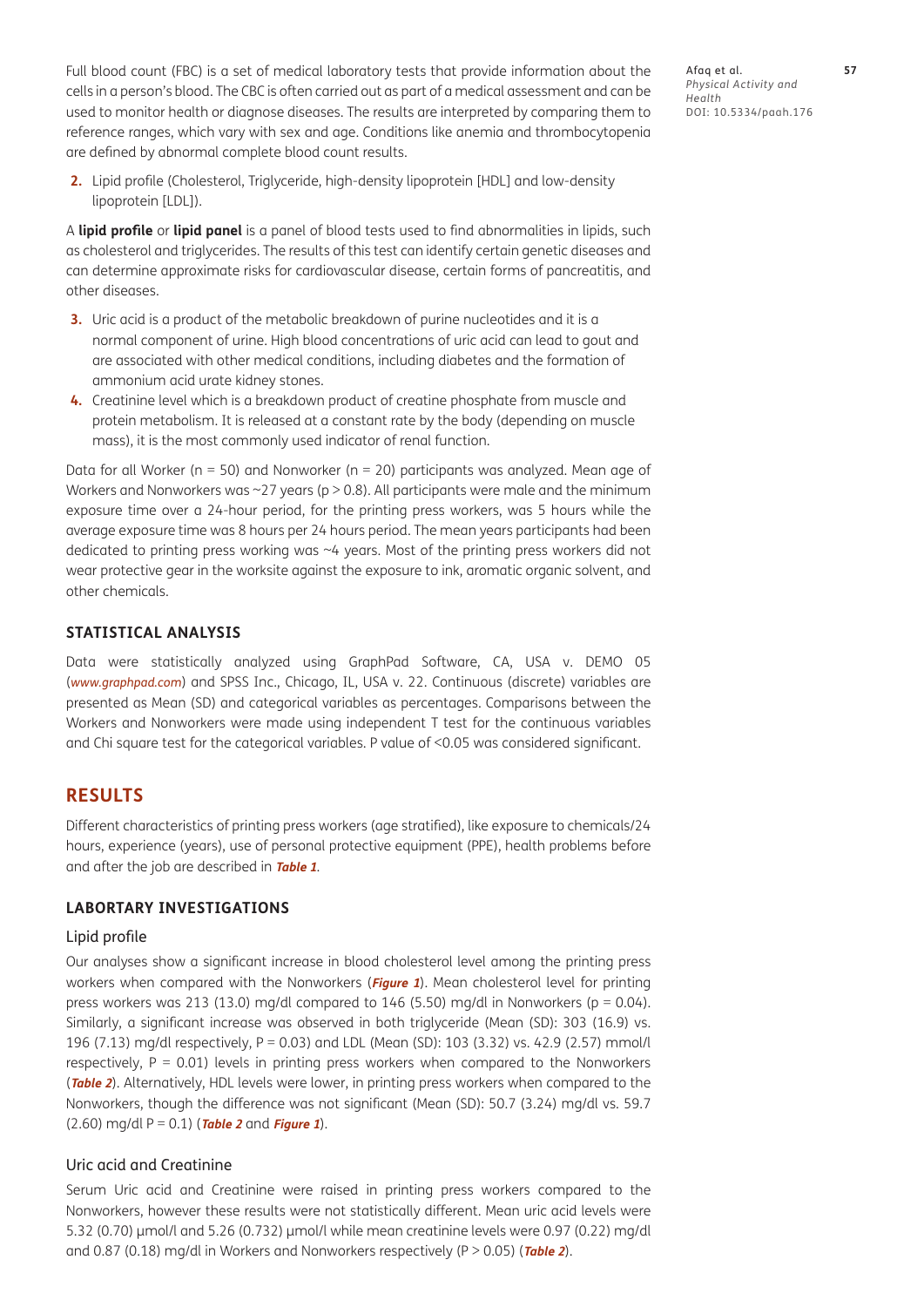| <b>AGE</b><br><b>GROUPS</b><br>(YRS) | N  | <b>EXPOSURE/</b><br><b>24 HOURS</b><br>(MEAN HRS) | <b>EXPER-</b><br><b>IENCE</b><br>(MEAN<br>YRS) | <b>USE</b><br>ΟF<br>PPE <sup>#</sup> | <b>HEALTH</b><br><b>PROBLEM</b><br><b>BEFORE</b><br><b>JOB</b> (%) | <b>HEALTH PROBLEM DURING JOB (%)</b> |                                    |                                      |               |                |
|--------------------------------------|----|---------------------------------------------------|------------------------------------------------|--------------------------------------|--------------------------------------------------------------------|--------------------------------------|------------------------------------|--------------------------------------|---------------|----------------|
|                                      |    |                                                   |                                                |                                      |                                                                    | <b>ALLERGIES</b>                     | <b>DIGESTIVE</b><br><b>PROBLEM</b> | <b>RESPIRATORY</b><br><b>PROBLEM</b> | <b>ASTHMA</b> | <b>ANXIETY</b> |
| $15 - 19$                            | 13 | 8                                                 | $\overline{2}$                                 | Yes                                  | $\mathbf{0}$                                                       | 77                                   | $\Omega$                           | $\Omega$                             | $\Omega$      | 0              |
| $20 - 24$                            |    | 10                                                | $\overline{2}$                                 | Yes                                  | $\mathbf{0}$                                                       | 57                                   | $\mathbf 0$                        | $\mathbf 0$                          | $\mathbf 0$   | 0              |
| $25 - 29$                            | 11 | 10                                                | 4                                              | N <sub>0</sub>                       | $\mathbf 0$                                                        | 63.6                                 | 54.5                               | $\mathbf{0}$                         | $\mathbf{0}$  | 0              |
| $30 - 34$                            | 6  | 9                                                 | 6                                              | <b>No</b>                            | $33^\circ$                                                         | 66.6                                 | 16.7                               | 33                                   | $\Omega$      | $\Omega$       |
| $35 - 39$                            | 8  | 7                                                 | 5                                              | <b>No</b>                            | $\mathbf{0}$                                                       | 62.5                                 | 25                                 | 75                                   | 25            | 50             |
| 40 above                             | 5  | 5                                                 |                                                | <b>No</b>                            | $\mathbf 0$                                                        | 80                                   | 20                                 | 40                                   | 40            | 60             |



<span id="page-3-0"></span>**Table 1** Age stratified characteristics of printing press Workers (N = 50).

# Personal protective equipment (gloves, glasses, apron etc).

<span id="page-3-1"></span>**Figure 1** Comparison of lipid profile (Cholesterol [**A**], Triglyceride [**B**], HDL [**C**] and LDL [**D**]) between printing press workers and the non-printing press workers. Results for each participant is indicated along the x-axis and concentrations of biochemical parameters along the y-axis.

| <b>PARAMETERS</b>    | <b>PRINTING PRESS WORKERS</b><br><b>MEAN (SD)</b> | <b>NON- PRINTING PRESS WORKERS</b><br><b>MEAN (SD)</b> | <b>P-VALUE</b> |
|----------------------|---------------------------------------------------|--------------------------------------------------------|----------------|
| Cholesterol (mg/dl)  | $213 (\pm 13.0)$                                  | $146 (\pm 5.50)$                                       | 0.04           |
| Triglyceride (mg/dl) | $303 (\pm 16.9)$                                  | $196 (\pm 7.13)$                                       | 0.03           |
| HDL (mg/dl)          | 50.7 $(\pm 3.24)$                                 | 59.7 $(\pm 2.60)$                                      | 0.2            |
| LDL (mmol/l)         | $103 (\pm 3.32)$                                  | $42.9$ ( $\pm 2.57$ )                                  | 0.01           |
| Uric Acid (µmol/l)   | $5.32 (\pm 0.41)$                                 | $5.26 (\pm 0.33)$                                      | 0.3            |
| Creatinine (mg/dl)   | $0.96 (\pm 0.22)$                                 | $0.87 (\pm 0.17)$                                      | 0.08           |

<span id="page-3-2"></span>**Table 2** Comparison of Lipid profile, Uric acid and Plasma Creatinine levels between Printing press workers and Non- Printing press workers. Results are presented as Means (±SD).

#### Full blood count

Results for Full blood count analysis are presented in **[Table 3](#page-4-0)**. The TRBC, Hemoglobin levels, MCH, MCV and MCHC, although lower in Workers than in Nonworkers, were not statistically different between the two groups (all p > 0.05). Hematocrit (**[Figure 2](#page-4-1)**) was lower in printing press workers compared to the Nonworkers (p = 0.02) (**[Table 3](#page-4-0)**). In contrast, mean TLC and total lymphocytes were significantly higher in printing press workers than in Nonworkers (Mean (SD): 8590 (830) vs. 7100 (542) per cmm, p = 0.04 and 44.8 (2.17) % vs. 33.1 (1.85) % respectively, p = 0.02) (**[Figure 2](#page-4-1)**). Furthermore, mean neutrophil count was significantly lower in printing press workers compared to the Unexposed (Mean (SD): 46.3 (1.97) % vs. 59.7 (1.88) % respectively,  $P = 0.03$ ). Platelets were similar amongst Worker and Nonworker participants ( $p > 0.05$ ).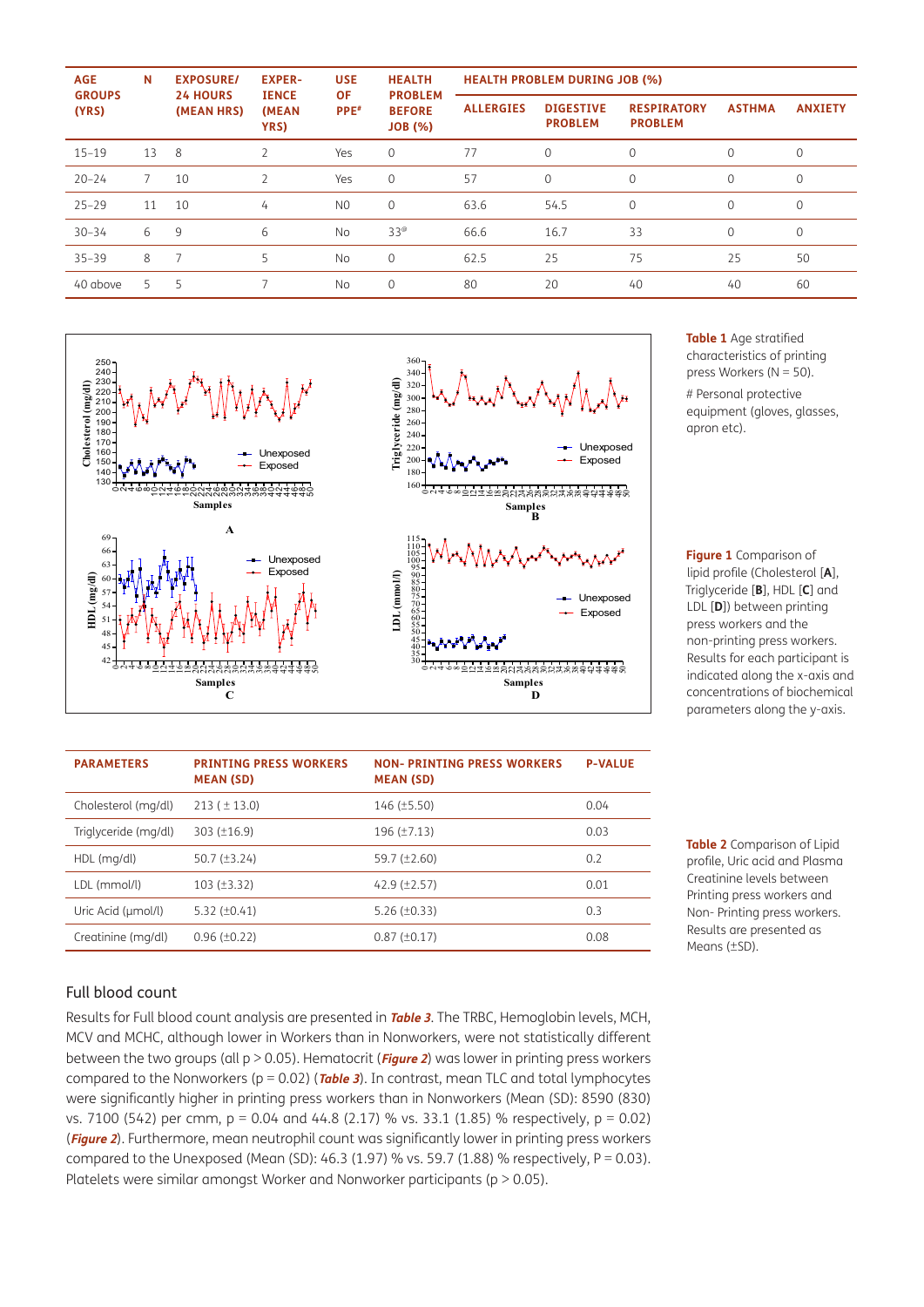| <b>PARAMETERS</b>       | <b>PRINTING PRESS WORKERS</b><br><b>MEAN (SD)</b> | <b>NON-PRINTING PRESS WORKERS</b><br><b>MEAN (SD)</b> | P    |
|-------------------------|---------------------------------------------------|-------------------------------------------------------|------|
| N                       | 50                                                | 20                                                    |      |
| Total RBC (Million/cmm) | 4.39 $(\pm 0.31)$                                 | $4.57 (\pm 0.21)$                                     | 0.1  |
| Hemoglobin (g/dl)       | 13.10 $(\pm 0.43)$                                | $13.91 (\pm 0.23)$                                    | 0.08 |
| HCT (%)                 | $34.60 (\pm 1.64)$                                | 44.90 (±2.51)                                         | 0.02 |
| MCH (Pg/cell)           | $32.10 (\pm 1.62)$                                | 42.60 $(\pm 1.91)$                                    | 0.5  |
| MCV (fl)                | $83.71 (\pm 3.05)$                                | 95.34 (±2.54)                                         | 0.3  |
| MCHC (g/dl)             | 33.22 (±1.71)                                     | $45.31 (\pm 1.42)$                                    | 0.4  |
| TLC (Per cmm)           | 8590 (±830)                                       | 7100 (±542)                                           | 0.04 |
| Neutrophils (%)         | $46.31 (\pm 1.97)$                                | 59.7 $(\pm 1.88)$                                     | 0.03 |
| Lymphocytes (%)         | 44.80 $(\pm 2.17)$                                | $33.1 (\pm 1.85)$                                     | 0.02 |
| Platelets (Per cmm)     | $306440 \pm (29340)$                              | 292370 (±21603)                                       | 0.1  |



<span id="page-4-0"></span>**Table 3** Comparison of Full blood counts amongst the Printing press workers and Non-printing press wrkers. Results are presented as Means (SD).



<span id="page-4-1"></span>**Figure 2** Comparison of (**A**) Hematocrit, (**B**) TLC, (**C**) Neutrophil, (**D**) Lymphocytes and (D) Platelets between Printing press workers and the non-printing press workers. Results for each participant is indicated along x-axis and concentrations of biochemical parameters along y-axis.

#### **DISCUSSION**

In present study, effect of ink environments on the health of workers dealing with different ink hazards in printing press was evaluated. Findings of the current study showed that lipid disturbances were present in the printing press workers and the mean cholesterol, triglycerides and LDL levels were significantly higher in the workers than in Nonworkers. These lipid disturbances may be associated with the exposure to different toxin present in inks used by the workers.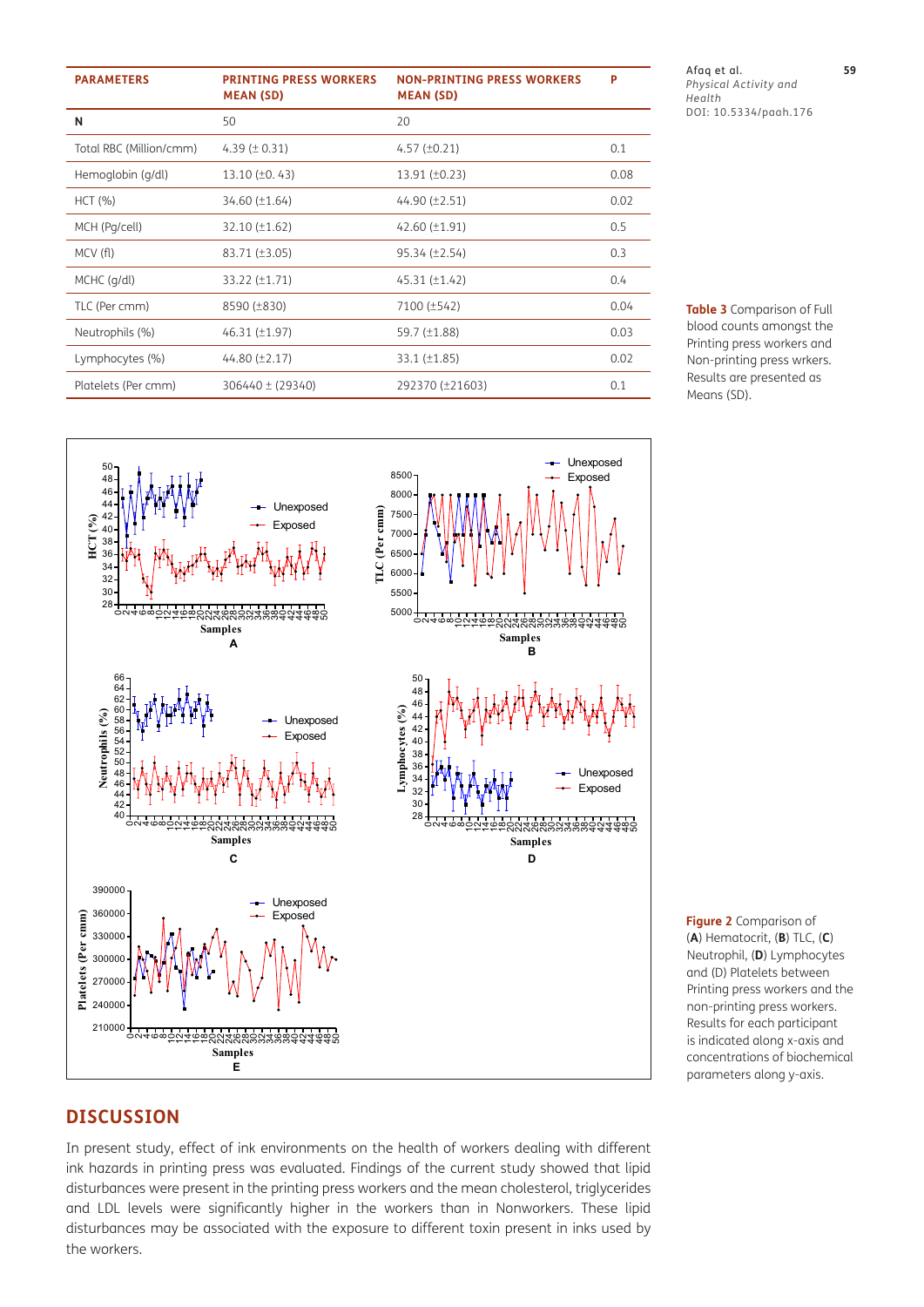Lead and cadmium are present in printing inks and have been shown to alter the cholesterol level ([Navas-Acien](#page-7-8) *et al.*, 2004). In addition, synthetic resins, present in inks, have also been shown to increase cholesterol levels. Carbon black, another main ingredient of printing ink, effects the plasma triglyceride level (Lam *et al.*[, 2006](#page-7-9)). The Diethyl ether, ethyl acetate and ethyl hexane also increase the triglyceride level (Chan *et al.*[, 2006\)](#page-7-10). Chromium, present in the inks, in addition to increasing the triglyceride level, also decreases the level of high-density lipoprotein and increases the level of low density lipoprotein[\(Preuss](#page-8-3) *et al.*, 2000). Zinc has been shown to have similar effects too [\(Barter](#page-6-2) *et al.*, 2007). Results of our study are consistent with these reported findings and suggest that the potential exposure to the chemicals in printing press workers may be the reason for higher levels of lipid disturbances in this group. Moreover, lipid disturbances are established risk factors for systemic diseases like metabolic syndrome, type 2 diabetes, cardiovascular diseases and peripheral arterial disease ([Nawrot](#page-7-11) *et al.*, 2002) [\(Staessen](#page-8-4) *et al.*, 2000) [\(Hirsch](#page-7-12) *et al.*, 2001) (Nash *et al.*[, 2003\)](#page-7-13). Hence, printing press workers, dealing with ink toxins, may be at a higher risk of developing these chronic conditions than the non-printing press workers.

Recent studies have demonstrated a nephrotoxic role of lead and Cadmium. Cadmium has been associated with kidney tubular damage and shown to negatively affect the urinary metabolites (Järup and Åkesson, 2009) (Lin *et al.*[, 2003\)](#page-7-14). Cadmium also causes bone damage, either directly or indirectly as a result of renal dysfunction [\(Vaziri, Ding and Ni, 2001\)](#page-8-5). Lead and Cadmium have also been reported to induce renal dysfunction by increasing oxidative stress, affecting endothelial function and promoting inflammation (Lin *et al.*[, 2003](#page-7-14)). Although the mean Uric acid and Creatinine levels in our study participants are higher amongst printing press workers compared to the Nonworkers, results did not reach significance level which may be due to the small sample size.

Aromatic organic solvents (such as toluene, ethyl benzene and xylene), common components of printing inks, effect the TRBC, hemoglobin and hematocrit levels (Irwin *et al.*[, 1997\)](#page-7-15). Aromatic solvent effects blood production by affecting the bone marrow and may increase the risk of hematopoietic diseases (Kang *et al.*[, 2005](#page-7-16)). In addition, other blood disorders like leukemias and aplastic anemia have also been associated with exposure to aromatic solvents found in printing inks [\(Hecht, 2003](#page-7-17)) [\(Leon, Thomas and Hutchings, 1994](#page-7-18)). Our results are in line with the above stated evidence as printing press workers had a significantly lower hematocrit in contrast to non-printing press workers. Furthermore, comparing the full blood count results between Workers and Nonworkers showed that the former is more likely to be anemic.

Our results reported higher TLC and lymphocytes in printing press workers as compared to Nonworkers. Research studies have demonstrated higher TLC in workers occupationally exposed to lead and other industrial chemicals (Peng *et al.*[, 2002](#page-7-19))[\(Kollias](#page-7-20) *et al.*, 1999) and in printing press workers specifically ([Clark, 2007](#page-7-21)). Raised TLC and lymphocytes are established markers of chronic inflammation [\(Kollias](#page-7-20) *et al.*, 1999). An increase in TLC observed in workers may be associated upper respiratory tract infections ([Vermeulen](#page-8-6) *et al.*, 2002).

In addition to biochemical parameters, we also evaluated the presence of allergic conditions in printing press workers and the non-printing press workers. Numerous allergic conditions, including eye irritation, rhinitis, and allergic skin reactions, are shown to be consistently higher among workers in the printing process than other workers (Yu *et al.*[, 2004\)](#page-8-7) [\(Zeliger, 2003\)](#page-8-8) [\(Kukull](#page-7-22) *et al.*, 1995). Persistent exposure to the toxic inks may lead to asthma [\(Burge](#page-7-23) *et al.*, [1985](#page-7-23)). In line with this data, our results show that compared to the Nonworkers, the proportion of printing press workers with allergic conditions was higher.

#### **STRENGTHS AND LIMITATIONS OF THE STUDY**

This is the first study to study the biochemical health profile of printing press workers in KP, Pakistan. Our results have highlighted the possible exposure and related harmful effects amongst the printing press workers in Pakistan, which is consistent with the available literature. A comparison group was used in analysis and both, the printing press workers and the Nonworkers, were age and sex matched. Additionally, the Nonworkers were chosen from the population living around the printing press area but not working in the printing press. Hence the Nonworkers are likely from a similar socioeconomic background as the Workers.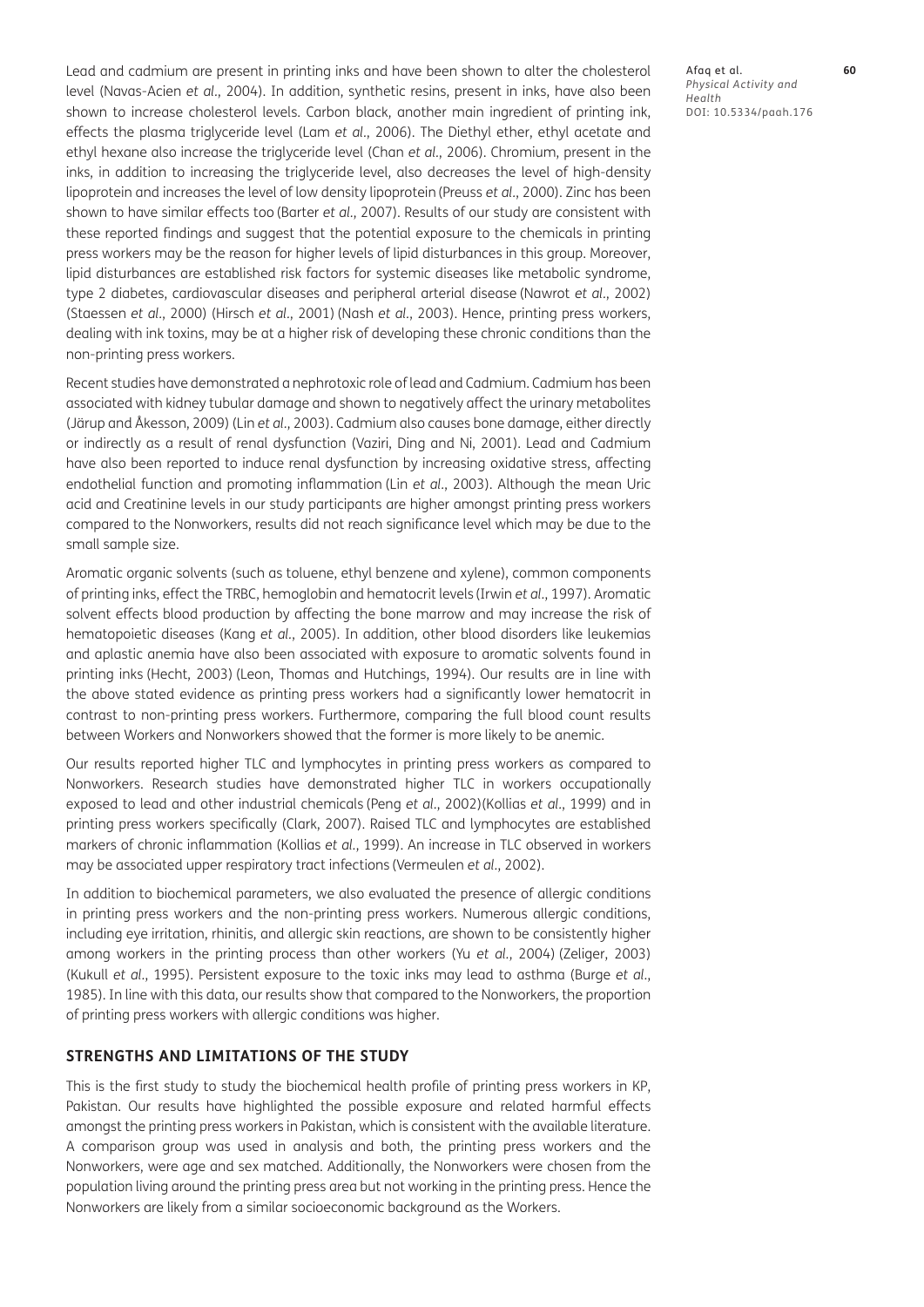One of the limitations of our study is the small sample size which may be insufficient to detect small significant differences between the two comparison groups. Secondly, the effect of other potential confounders has not been assessed. Dyslipidemia and the variation of full blood counts are affected by life-style behaviors (eating behaviors, exercise, drinking, obesity, etc.), infections and genetic factors. Future studies should study the effect of these potential risk factors on the health of printing press workers. Moreover, the study design is cross sectional, so caution must be taken before drawing any causal inferences.

#### **CONCLUSIONS AND RECOMMENDATIONS**

In summary, results obtained in the present study, indicate that workers of a printing press, who are potentially exposed to toxic inks in printing press, are at an increased risk of having biochemical disturbances. These findings are consistent with previously published studies. Furthermore, the biochemical changes observed in printing press workers in our study need to be elucidated further, using prospective as well as intervention studies with adequate sample size, so that the workers who are dealing with potentially toxic inks can be prevented from the harmful effects of these chemicals. This may not only help in the prevention of acute allergic conditions but also in the prevention of more serious chronic conditions like metabolic syndrome, cardiovascular diseases and associated complications in this population. In addition, a detailed assessment of the working conditions in a printing press is required. For instance, information on the type of inks, aromatic organic solvent, and other chemicals being used in the press.

Results of our study may contribute towards formulating guideline to public health department for ensuring health and safety of industrial workers. Measures should be taken to promote the health and safety of printing press workers. Printing press workers should be encouraged to wear mask and gloves while being exposed to the toxic inks and practice thorough hand washing. Awareness campaigns, about the hazards of being exposed to potentially toxic chemicals in printing press environment, are needed. Government should be involved actively, and the public health department should ensure the health and safety of workers in an industrial workplace.

#### **ETHICS AND CONSENT**

All participants gave an informed written consent for participation in the study.

#### **COMPETING INTERESTS**

The authors have no competing interests to declare.

#### <span id="page-6-0"></span>**AUTHOR AFFILIATIONS**

**Saima Afaq** Imperial College London, GB

**Murad Ali** The University of Agriculture Peshawar, PK

**Mian Ahmad** The University of Agriculture Peshawar, PK

**Sana Hussain** Khyber Medical University, PK

**Waqar Ali** University of Malakand, PK

**Iqbal Munir** The University of Agriculture Peshawar, PK

#### **REFERENCES**

<span id="page-6-1"></span>**Agbenorku, P.,** et al. (2012). 'A prospective study of diseases associated with workers in the printing industry in a City of Ghana'. *Science Journal of Medicine and Clinical Trials*. DOI: *[https://doi.](https://doi.org/10.1155/2012/752749) [org/10.1155/2012/752749](https://doi.org/10.1155/2012/752749)*

<span id="page-6-2"></span>**Barter, P.,** et al. (2007). 'HDL cholesterol, very low levels of LDL cholesterol, and cardiovascular events'. *New England journal of medicine*, *357*(13), 1301–1310. DOI: *<https://doi.org/10.1056/NEJMoa064278>*

Afaq et al. **61** *Physical Activity and Health* DOI: 10.5334/paah.176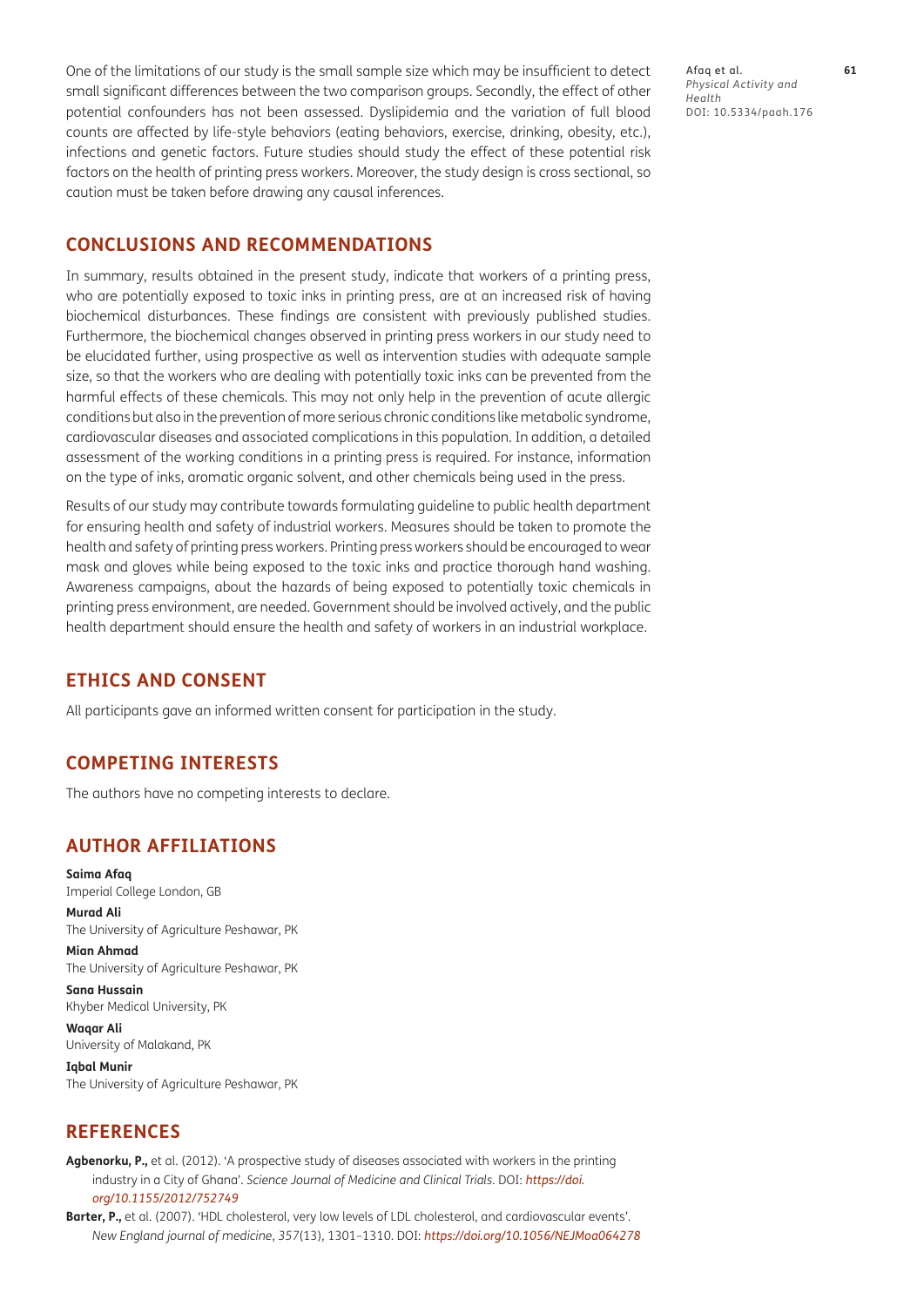- <span id="page-7-0"></span>**Beaulieu, H. J.** (1978). 'Newspaper production is plagued by excessive noise and aerosols'. *Occupational health and safety*, *47*(5), 62–64.
- <span id="page-7-23"></span>**Burge, P. S.,** et al. (1985). 'Occupational asthma due to formaldehyde.' *Thorax*, *40*(4), 255–260. DOI: *<https://doi.org/10.1136/thx.40.4.255>*
- <span id="page-7-10"></span>**Chan, C.-C.,** et al. (2006). 'Workers' exposures and potential health risks to air toxics in a petrochemical complex assessed by improved methodology'. *International archives of occupational and environmental health*, *79*(2), 135–142. DOI: *<https://doi.org/10.1007/s00420-005-0028-9>*
- <span id="page-7-21"></span>**Clark, I. A.** (2007). 'How TNF was recognized as a key mechanism of disease'. *Cytokine & growth factor reviews*, *18*(3–4), 335–343. DOI: *<https://doi.org/10.1016/j.cytogfr.2007.04.002>*
- <span id="page-7-4"></span>**Fullilove, M. T.** (1998). 'Comment: abandoning "race" as a variable in public health research—an idea whose time has come'. *American journal of public health*, *88*(9), 1297–1298. DOI: *[https://doi.](https://doi.org/10.2105/AJPH.88.9.1297) [org/10.2105/AJPH.88.9.1297](https://doi.org/10.2105/AJPH.88.9.1297)*
- <span id="page-7-6"></span>**Greenberg, M.** (1972). 'A proportional mortality study of a group of newspaper workers'. *British journal of industrial medicine*, *29*(1), 15. DOI: *<https://doi.org/10.1136/oem.29.1.15>*
- <span id="page-7-2"></span>Hadkhale, K., et al. (2017). 'Occupational exposure to solvents and bladder cancer: A population-based case control study in Nordic countries'. *International journal of cancer*, *140*(8), 1736–1746. DOI: *<https://doi.org/10.1002/ijc.30593>*
- <span id="page-7-17"></span>**Hecht, S. S.** (2003). 'Tobacco carcinogens, their biomarkers and tobacco-induced cancer'. *Nature Reviews Cancer*, *3*(10), 733–744. DOI: *<https://doi.org/10.1038/nrc1190>*
- <span id="page-7-12"></span>**Hirsch, A. T.,** et al. (2001). 'Peripheral arterial disease detection, awareness, and treatment in primary care'. *Jama*, *286*(11), 1317–1324. DOI: *<https://doi.org/10.1001/jama.286.11.1317>*
- <span id="page-7-15"></span>**Irwin, R. J.,** et al. (1997). 'Environmental contaminants encyclopedia: Lead entry'. *National Parks Service, Water Resources Division, Fort Collins, Colorado* (pp. 1–116).
- **Järup, L.,** & **Åkesson, A.** (2009). 'Current status of cadmium as an environmental health problem'. *Toxicology and applied pharmacology*, *238*(3), 201–208. DOI: *[https://doi.org/10.1016/j.](https://doi.org/10.1016/j.taap.2009.04.020) [taap.2009.04.020](https://doi.org/10.1016/j.taap.2009.04.020)*
- <span id="page-7-16"></span>**Kang, S.-K.,** et al. (2005). 'Occupational exposure to benzene in South Korea'. *Chemico-biological interactions*, *153*, 65–74. DOI: *<https://doi.org/10.1016/j.cbi.2005.03.011>*
- <span id="page-7-20"></span>**Kollias, G.,** et al. (1999). 'The function of tumour necrosis factor and receptors in models of multi-organ inflammation, rheumatoid arthritis, multiple sclerosis and inflammatory bowel disease'. *Annals of the rheumatic diseases*, *58*(suppl 1), I32–I39. DOI: *<https://doi.org/10.1136/ard.58.2008.i32>*
- <span id="page-7-22"></span>**Kukull, W. A.,** et al. (1995). 'Solvent exposure as a risk factor for Alzheimer's disease: a case-control study'. *American journal of epidemiology*, *141*(11), 1059–1071. DOI: *[https://doi.org/10.1093/](https://doi.org/10.1093/oxfordjournals.aje.a117370) [oxfordjournals.aje.a117370](https://doi.org/10.1093/oxfordjournals.aje.a117370)*
- <span id="page-7-3"></span>**Kunjappu, J. T.** (2001). *Essays in Ink Chemistry: (for Paints and Coatings Too)*. Nova Science Pub Incorporated.
- <span id="page-7-9"></span>**Lam, C.,** et al. (2006). 'A review of carbon nanotube toxicity and assessment of potential occupational and environmental health risks'. *Critical reviews in toxicology*, *36*(3), 189–217. DOI: *[https://doi.](https://doi.org/10.1080/10408440600570233) [org/10.1080/10408440600570233](https://doi.org/10.1080/10408440600570233)*
- <span id="page-7-7"></span>**Leon, D. A.** (1994). 'Mortality in the British printing industry: a historical cohort study of trade union members in Manchester.' *Occupational and Environmental Medicine*, *51*(2), 79–86. DOI: *[https://doi.](https://doi.org/10.1136/oem.51.2.79) [org/10.1136/oem.51.2.79](https://doi.org/10.1136/oem.51.2.79)*
- <span id="page-7-18"></span>**Leon, D. A., Thomas, P.,** & **Hutchings, S.** (1994). 'Lung cancer among newspaper printers exposed to ink mist: a study of trade union members in Manchester, England.' *Occupational and environmental medicine*, *51*(2), 87–94. DOI: *<https://doi.org/10.1136/oem.51.2.87>*
- <span id="page-7-14"></span>**Lin, J.-L.,** et al. (2003). 'Environmental lead exposure and progression of chronic renal diseases in patients without diabetes'. *New England journal of medicine*, *348*(4), 277–286. DOI: *[https://doi.org/10.1056/](https://doi.org/10.1056/NEJMoa021672) [NEJMoa021672](https://doi.org/10.1056/NEJMoa021672)*
- <span id="page-7-1"></span>**Michaels, D., Zoloth, S. R.,** & **Stern, F. B.** (1991). 'Does low-level lead exposure increase risk of death? A mortality study of newspaper printers'. *International journal of epidemiology*, *20*(4), 978–983. DOI: *<https://doi.org/10.1093/ije/20.4.978>*
- <span id="page-7-5"></span>**Moss, E., Scott, T. S.,** & **Atherley, G. R. C.** (1972). 'Mortality of newspaper workers from lung cancer and bronchitis 1952–66'. *Occupational and Environmental Medicine*, *29*(1), 1–14. DOI: *[https://doi.](https://doi.org/10.1136/oem.29.1.1) [org/10.1136/oem.29.1.1](https://doi.org/10.1136/oem.29.1.1)*
- <span id="page-7-13"></span>**Nash, D.,** et al. (2003). 'Blood lead, blood pressure, and hypertension in perimenopausal and postmenopausal women'. *Jama*, *289*(12), 1523–1532. DOI: *[https://doi.org/10.1001/](https://doi.org/10.1001/jama.289.12.1523) [jama.289.12.1523](https://doi.org/10.1001/jama.289.12.1523)*
- <span id="page-7-8"></span>**Navas-Acien, A.,** et al. (2004). 'Lead, cadmium, smoking, and increased risk of peripheral arterial disease'. *Circulation*, *109*(25), 3196–3201. DOI: *<https://doi.org/10.1161/01.CIR.0000130848.18636.B2>*
- <span id="page-7-19"></span><span id="page-7-11"></span>**Nawrot, T. S.,** et al. (2002). 'An epidemiological re-appraisal of the association between blood pressure and blood lead: a meta-analysis'. *Journal of human hypertension*, *16*(2), 123–131. DOI: *[https://doi.](https://doi.org/10.1038/sj.jhh.1001300) [org/10.1038/sj.jhh.1001300](https://doi.org/10.1038/sj.jhh.1001300)*

Afaq et al. **62** *Physical Activity and Health* DOI: 10.5334/paah.176